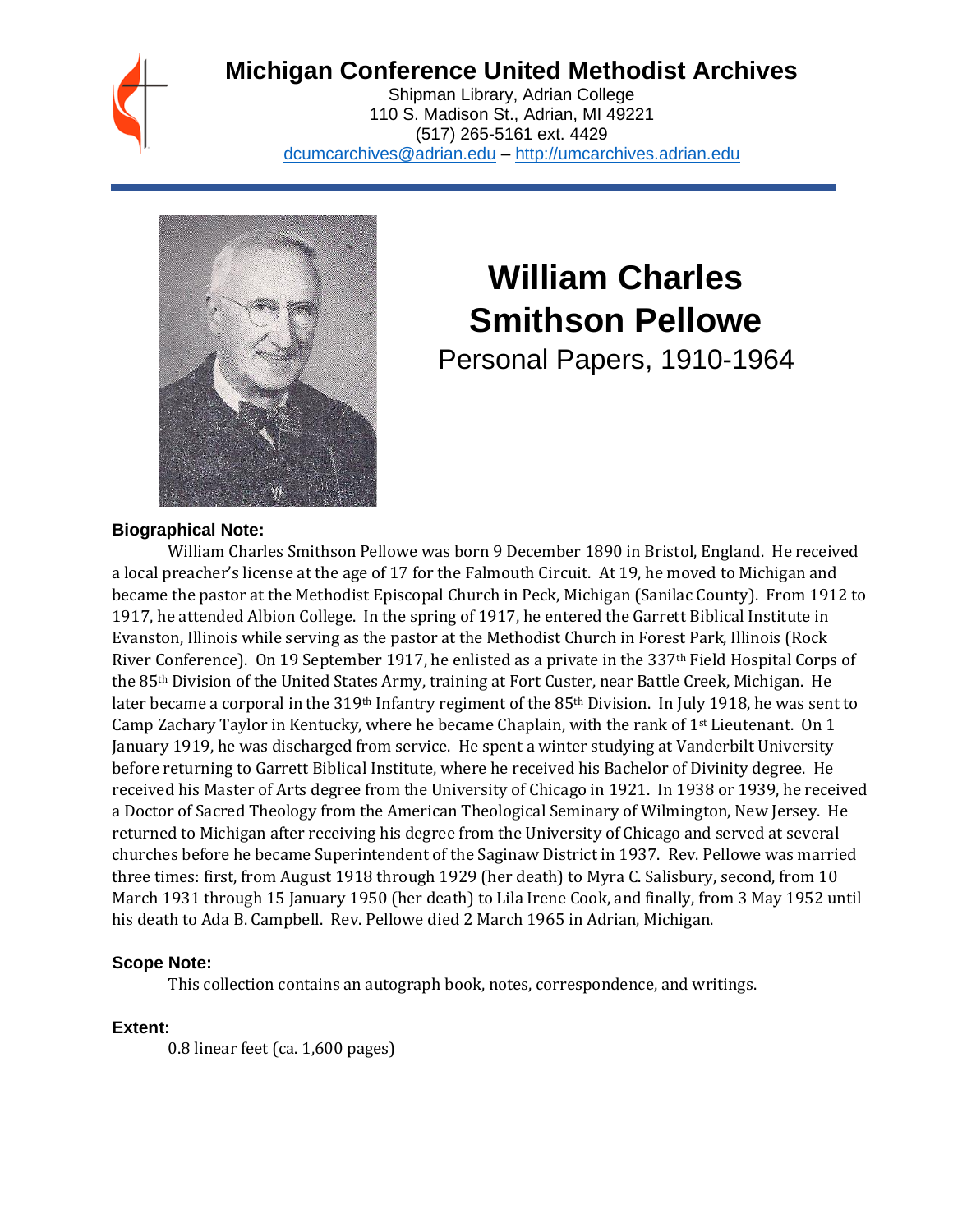## **Access Restrictions:**

The collection is open to research.

#### **Restrictions on Use:**

Photocopying is handled by the staff and may be limited in certain instances. Before using any material for publication from this collection a formal request for permission to publish is expected and required.

Finding aid created by Rebecca J. McNitt, May 2014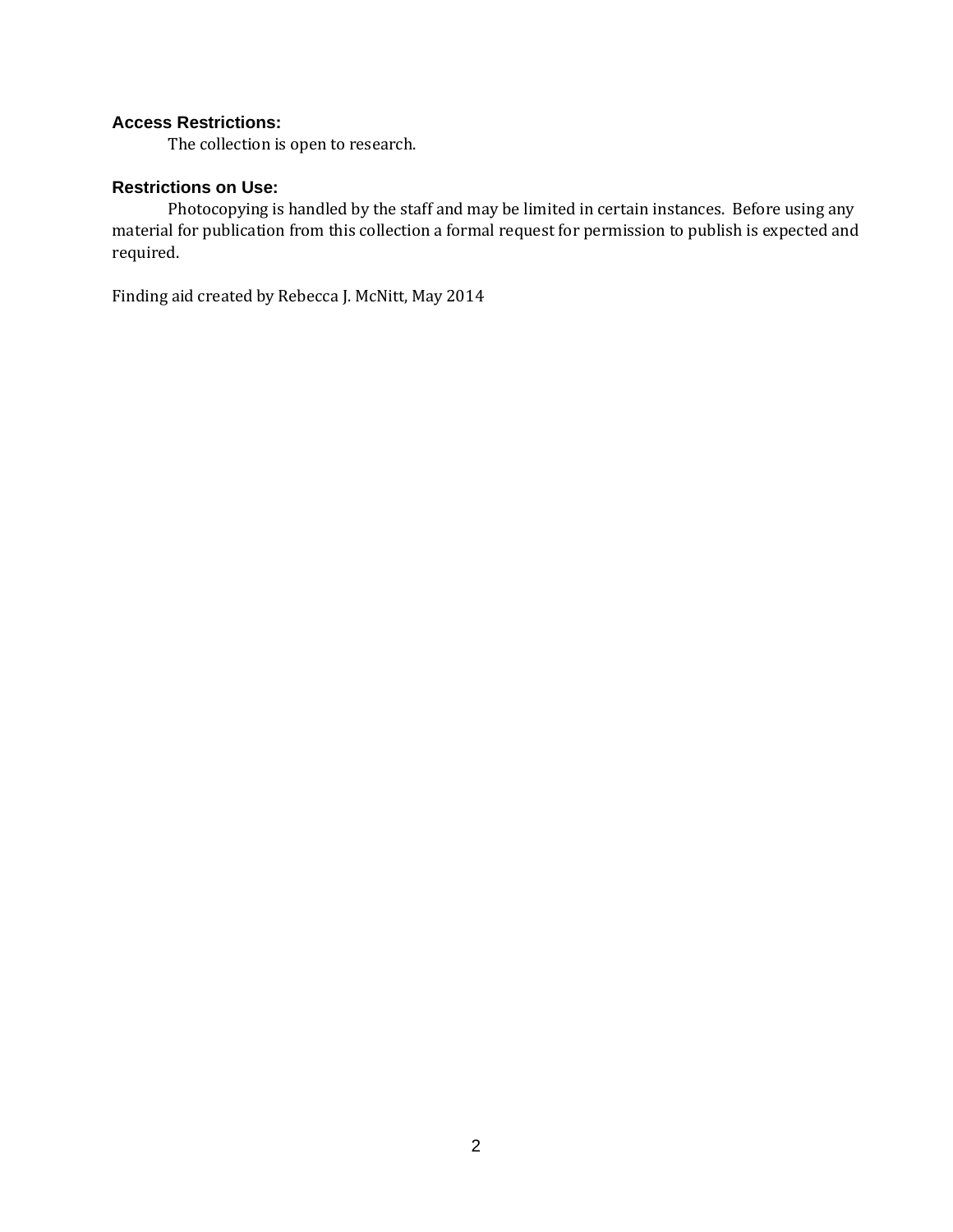## **Appointments List**

- 1910-1912: Peck
- 1913-1916: Somerset Center & Jerome (West Michigan Conference)
- 1916-1917: Allen (West Michigan Conference)
- 1917-1919: United States Army Chaplain
- 1919: Winn's Chapel (Nashville, Tennessee)
- 1919-1921: Langley Avenue (Rock River Conference)
- 1921-1925: Detroit Preston
- 1925-1930: Detroit East Grand Boulevard
- 1930-1933: Royal Oak
- 1933-1938: Saginaw Jefferson Avenue
- 1938-1943: Superintendent, Saginaw District
- 1943-1952: Port Huron
- 1952-1957: Adrian (retired in 1957)
- Post Retirement: Curator of Conference Historical Society